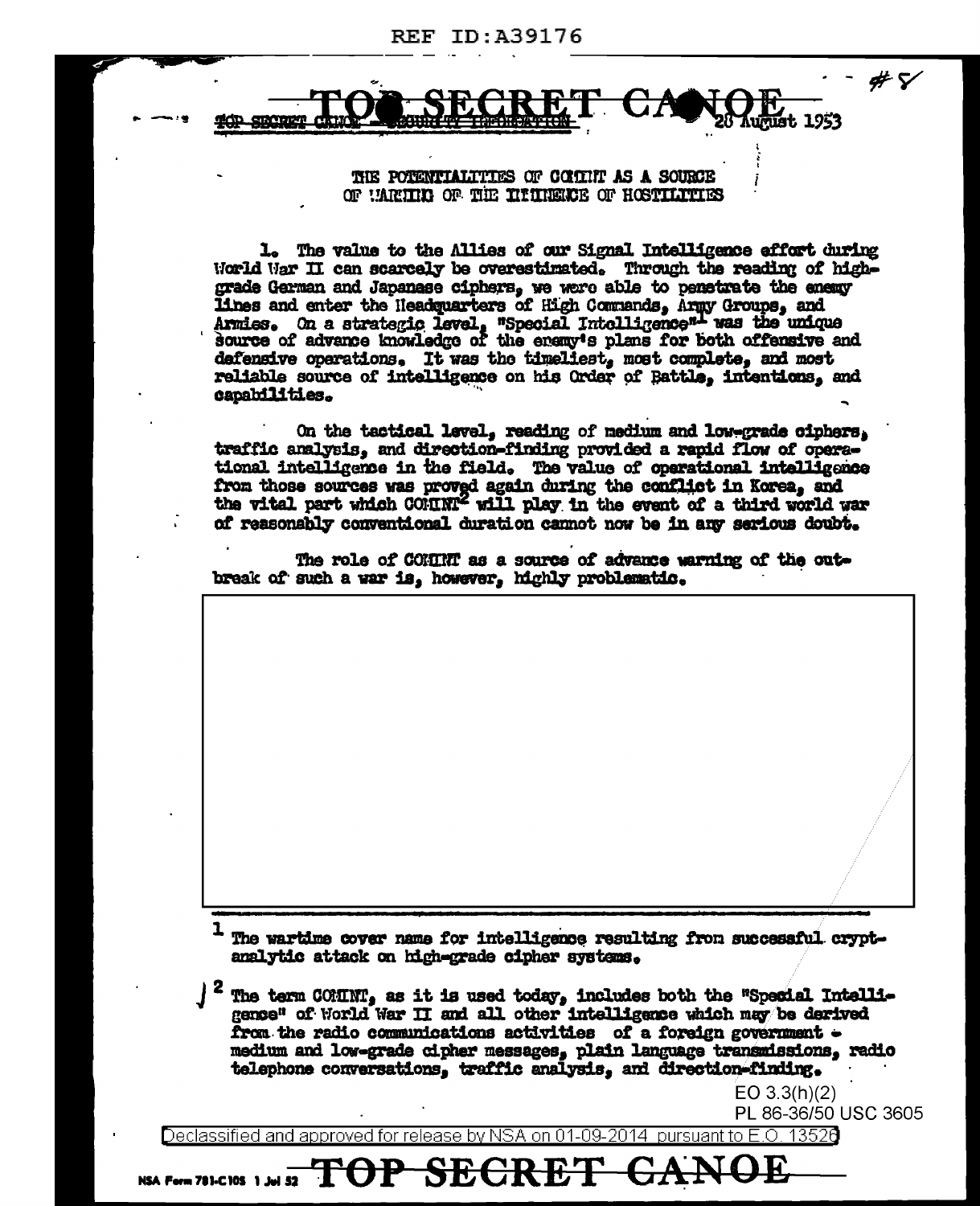**REF ID:A39176** 



## NSA Form 781-C10S 1 Jul 52 TOP SECRET CANOE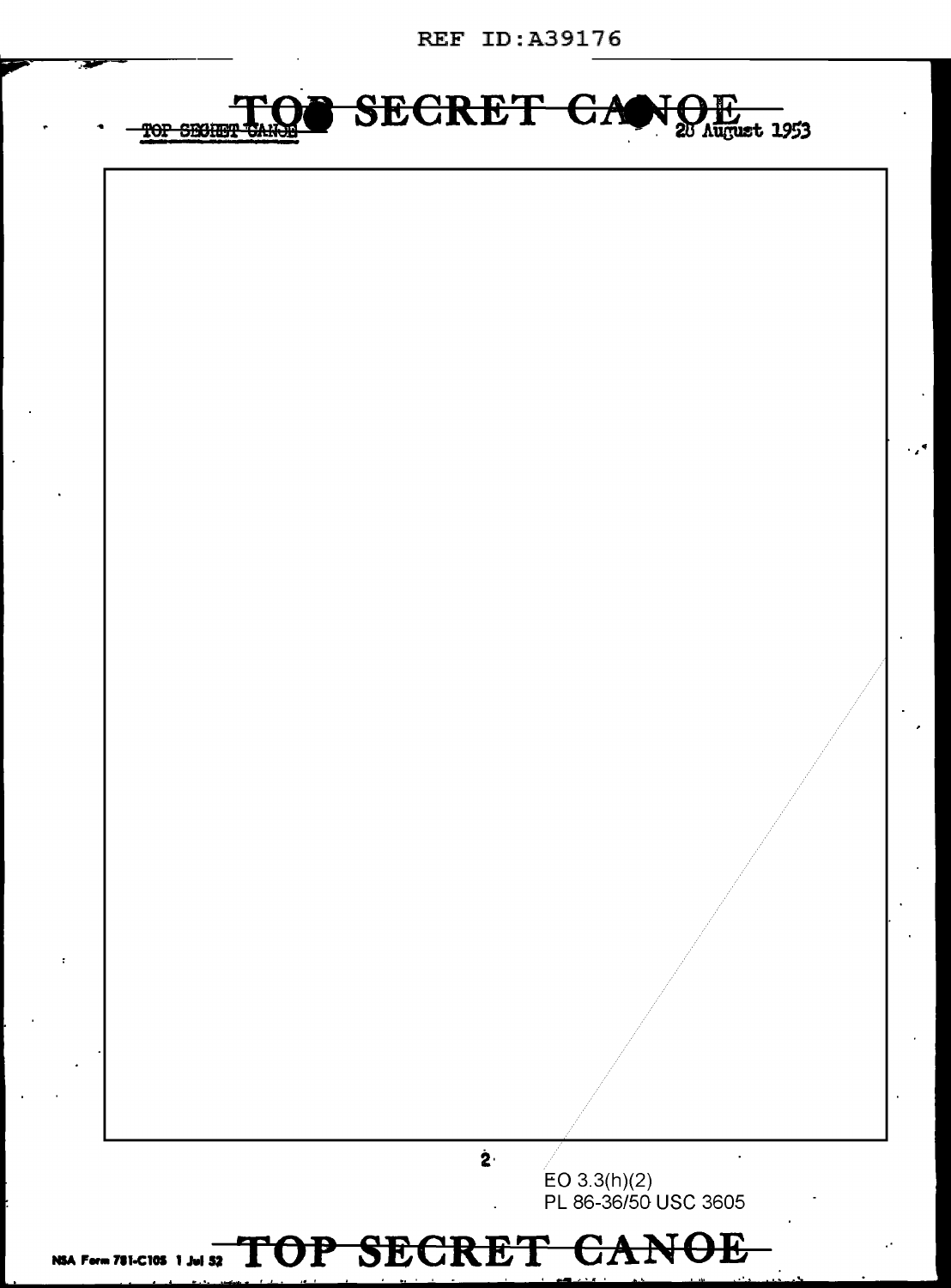**REF ID:A39176** 



II provides us also with overwhelming evidence of the lengths to which the Soviets will go in order to gain all the advantages of initial surprise. For example, in order to deny the enemy any information concerning the fire plan for an attack on a small sector of the Finnish Front. Russian units spent six weeks preparing their positions under the difficult conditions of complete secrecy. Their success was such that the Germans lost 75% of their total casualties in the first five minutes of the artillery barrage.

 $\overline{\mathbf{3}}$ 

EO  $3.3(h)(2)$ 

PL 86-36/50 USC 3605

**NOF** 

NSA Form 781-C105 1 Jul 52  $\text{TOP}$   $\text{SEGRE}$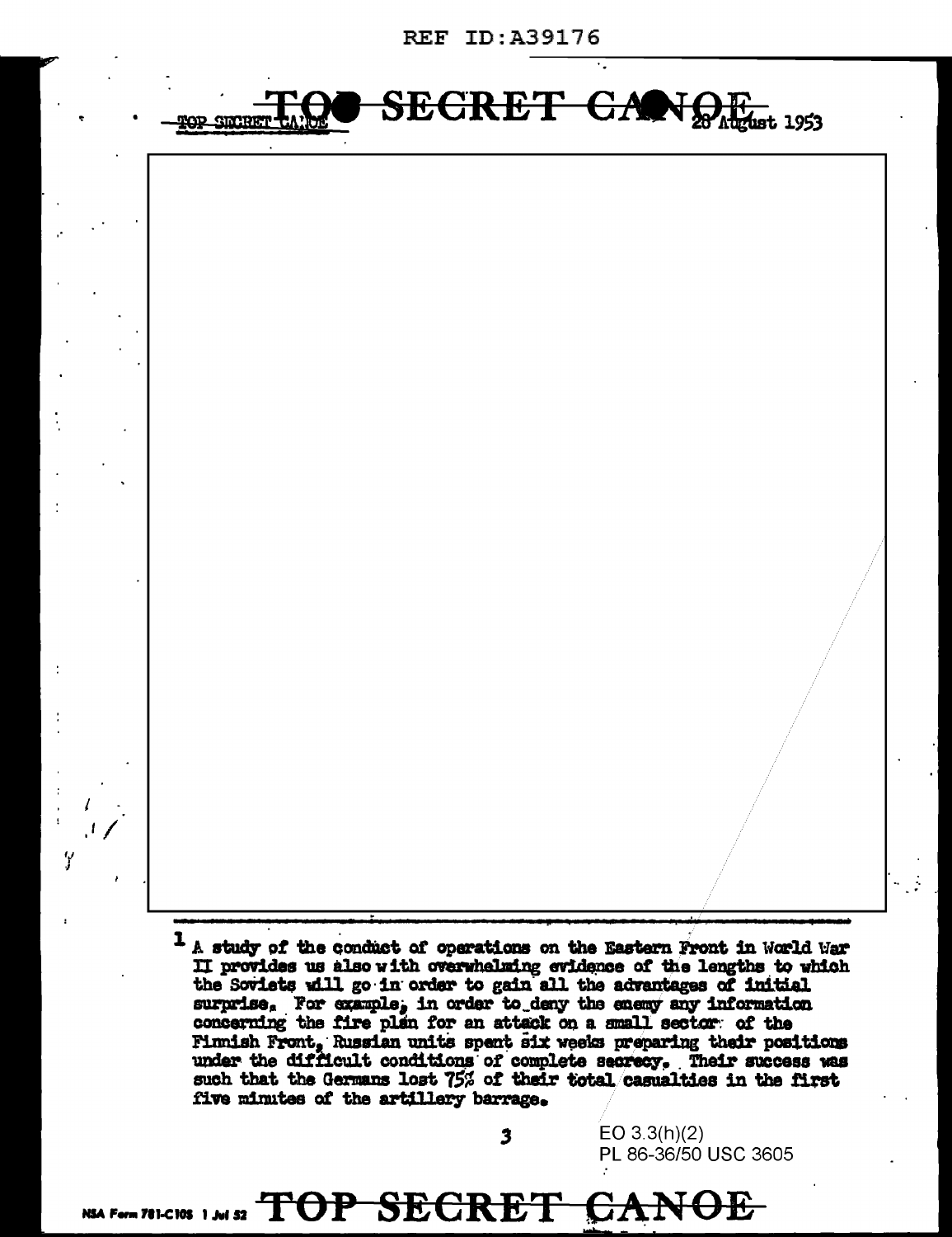

about to be launched against the United States. For, as far as the USSR is concerned, those sources are plain text hessages and traffic analysis.

Plain lan uage messages contain only information which is considered by the originator to be unclassified. They may provide a strong indication of widespread industrial nobilization, or a striking item,

intalligence picture Denng constructed from all sources.

The sophistication of Soviet security techniques has been clearly demonstrated. During World War II, the Soviets achieved noteworthy successes in radio deception. The hope that analysis of their radio traffic, unsupported by far more positive evidence, will reveal a strategic intention cannot seriously be entertained.

The potentialities of COMINT which includes "Special Intelligence" require a completely different evaluation.

The potentialities of a COMINT organization which does not lack the most important COMINT source are so great that the difficulties involved in providing it with that source can scarcely be considered a deterrent factor. Nor should the benefits which it could reasonably

Ŀ

PL 86-36/50 USC 3605 EO  $3.3(h)(2)$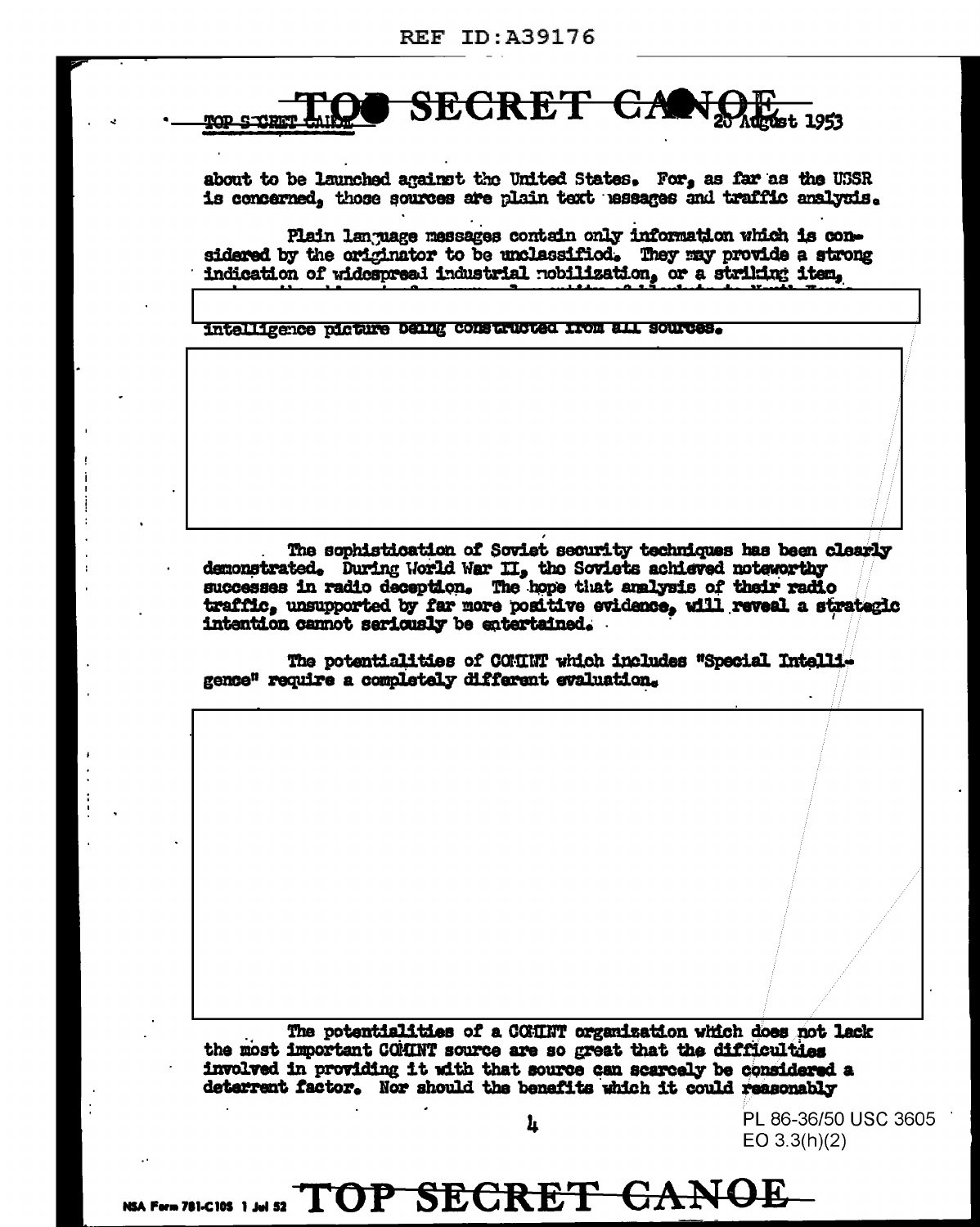**TOP SECRET** 

SECR **Must 1953** 

PL 86-36/50 USC 3605  $EO 3.3(h)(2)$ 

promise be discounted on the grounds that such an organization would not have the demonstrable capability of furnishing specific warning that hostilities were about to be initiated. It is beyond the power of any COMINT organization to guarantee in advance that it will produce a specific piece of information, since, oven if it could obtain and read all the messages originated by a foreign nation, still it could not write then.



I Incidentally, in the absence of readable messages from the area, the nature and extent of that build up, if, in fact, it did occur, has not been settled by traffic analysis in five years.

NSA FOTABLEINS 1, MI ST TOP SECRET CANOE